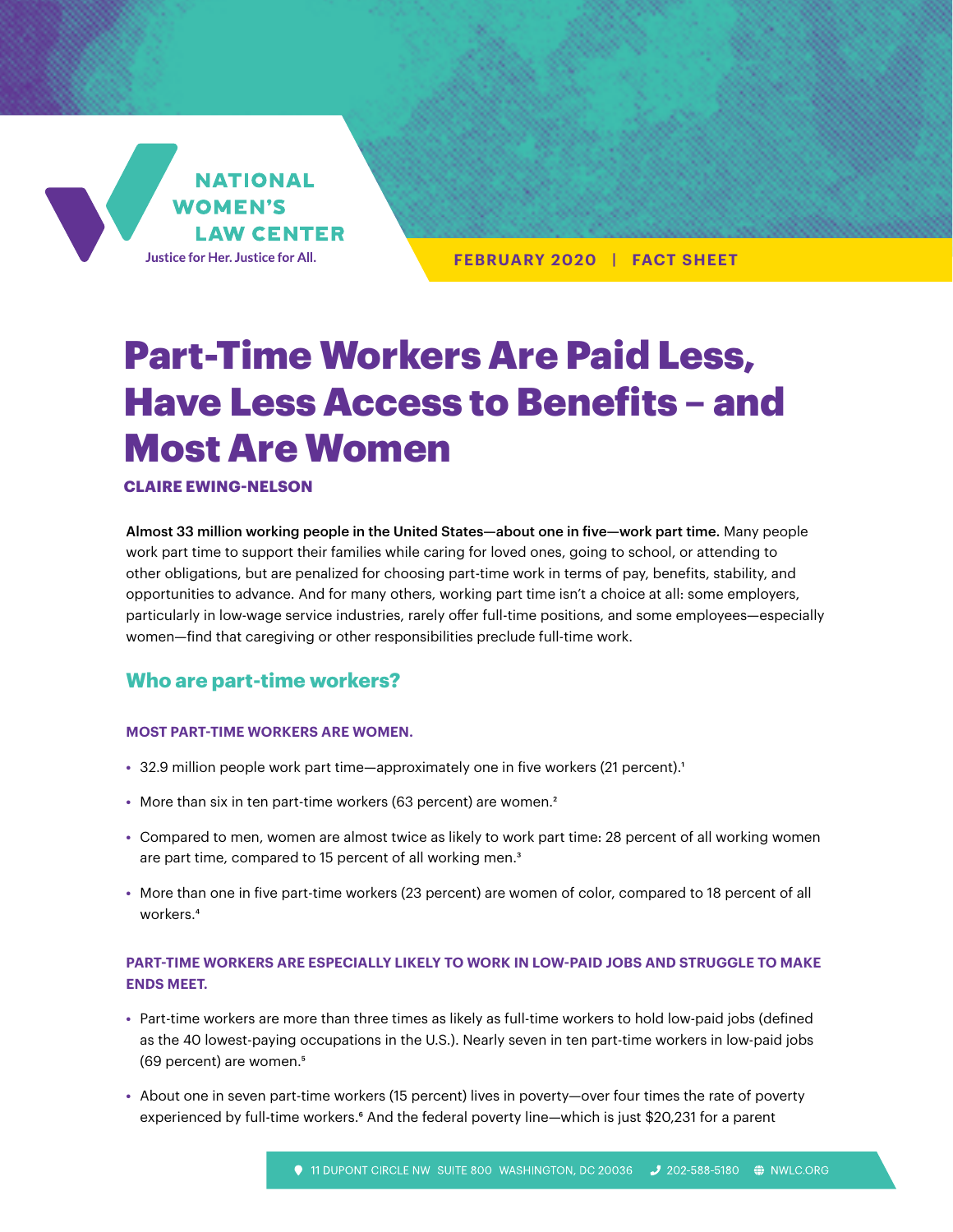with two children7—barely begins to capture what families need to make ends meet. For example, the Economic Policy Institute estimates that a family of that size living in Columbus, Ohio would need more than three times a poverty-level income (\$67,180) to maintain a basic but adequate standard of living.<sup>8</sup>

- **•** About one-third of all part-time workers (34 percent) live near poverty, with household incomes below twice the poverty line, compared to 15 percent of all full-time workers.<sup>9</sup> Similarly, among all women working part-time, 34 percent have household incomes below twice the poverty line, including 15 percent who live in poverty.10
- **•** Women of color working in part-time jobs are especially likely to live paycheck to paycheck. About half of Black women (52 percent), Native American women (53 percent), and Latinas (47 percent) working part time, and one-third (33 percent) of Asian American and Pacific Islander (AAPI) women working part time, have incomes below twice the poverty line.<sup>11</sup> One in four Black and Native women working part time, and one in five Latinas working part time, lives in poverty.<sup>12</sup>



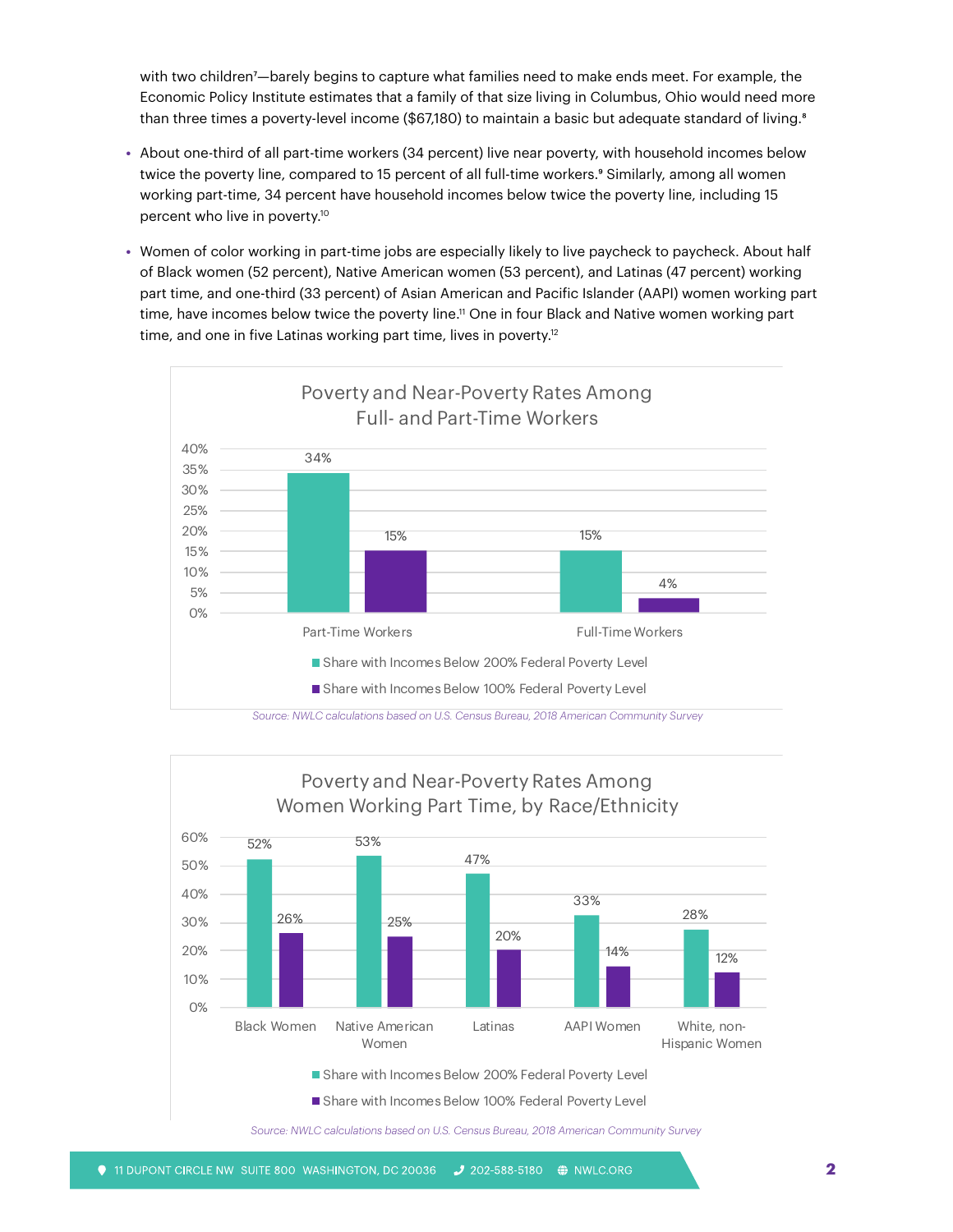#### **MOST PART-TIME WORKERS ARE AGE 25 AND OLDER.**

- **•** Nearly seven in ten part-time workers (69 percent) are age 25 and older, and only 13 percent are teens age 16 to 19.13
- **•** More than two in five part-time workers (43 percent) are age 25 to 54 that is, prime working age. Nearly seven in ten part-time prime-aged workers (69 percent) are women.<sup>14</sup>
- **•** About one in four part-time workers (26 percent) are age 55 and older. Six in ten older part-time workers (60 percent) are women.15

#### **MANY PART-TIME WORKERS ARE SUPPORTING FAMILIES.**

- **•** Nearly one in four part-time workers (23 percent) have children under 18. The vast majority (80 percent) of these parents working part-time are women.<sup>16</sup>
- More than one-third of mothers working part-time (34 percent) are supporting children on their own.<sup>17</sup>

### **PEOPLE WITH DISABILITIES ARE MORE LIKELY TO WORK PART TIME THAN PEOPLE WITHOUT DISABILITIES.**

- **•** Nearly one-third of workers with a disability (32 percent) work part time, while only 20 percent of workers without a disability work part time.<sup>18</sup>
- **•** Nearly four in ten working women with a disability (38 percent) work part time, compared to 27 percent of working women without a disability.<sup>19</sup>

# **Why Do People Work Part Time?**

#### **MILLIONS OF PART-TIME EMPLOYEES WORK PART TIME BECAUSE THE FULL-TIME WORK THEY ARE SEEKING IS NOT AVAILABLE.**

- **•** More than one in eight part-time employees—4.4 million people—work part time "involuntarily" as defined by the Bureau of Labor Statistics,<sup>20</sup> which considers part-time work to be involuntary when it is for "economic reasons" including business conditions or the inability to find full-time work.<sup>21</sup> About half of employees who work part time involuntarily are women.<sup>22</sup>
- **•** These estimates do not capture people who want to work part time but receive fewer hours than they are seeking from their employer—a scenario that is common in many low-paid service sector jobs. For example, surveys of hourly retail and food service employees in multiple jurisdictions show that among those working fewer than 30 hours per week, at least six in ten typically want to work more hours.<sup>23</sup> New research from the Center for Law and Social Policy shows that up to 40 percent of all people working part time would prefer more hours, including half of people working part time in service occupations.<sup>24</sup>

#### **EIGHT IN TEN WORKERS WHO WORK PART TIME DO SO FOR OTHER REASONS, INCLUDING SCHOOL OR FAMILY OBLIGATIONS.**

**•** More than eight in ten people who work part time (87 percent) do so for reasons other than the unavailability of full-time work—reasons that the Bureau of Labor Statistics terms "noneconomic reasons."<sup>25</sup> Women are more than six in ten (62 percent) of these workers.<sup>26</sup>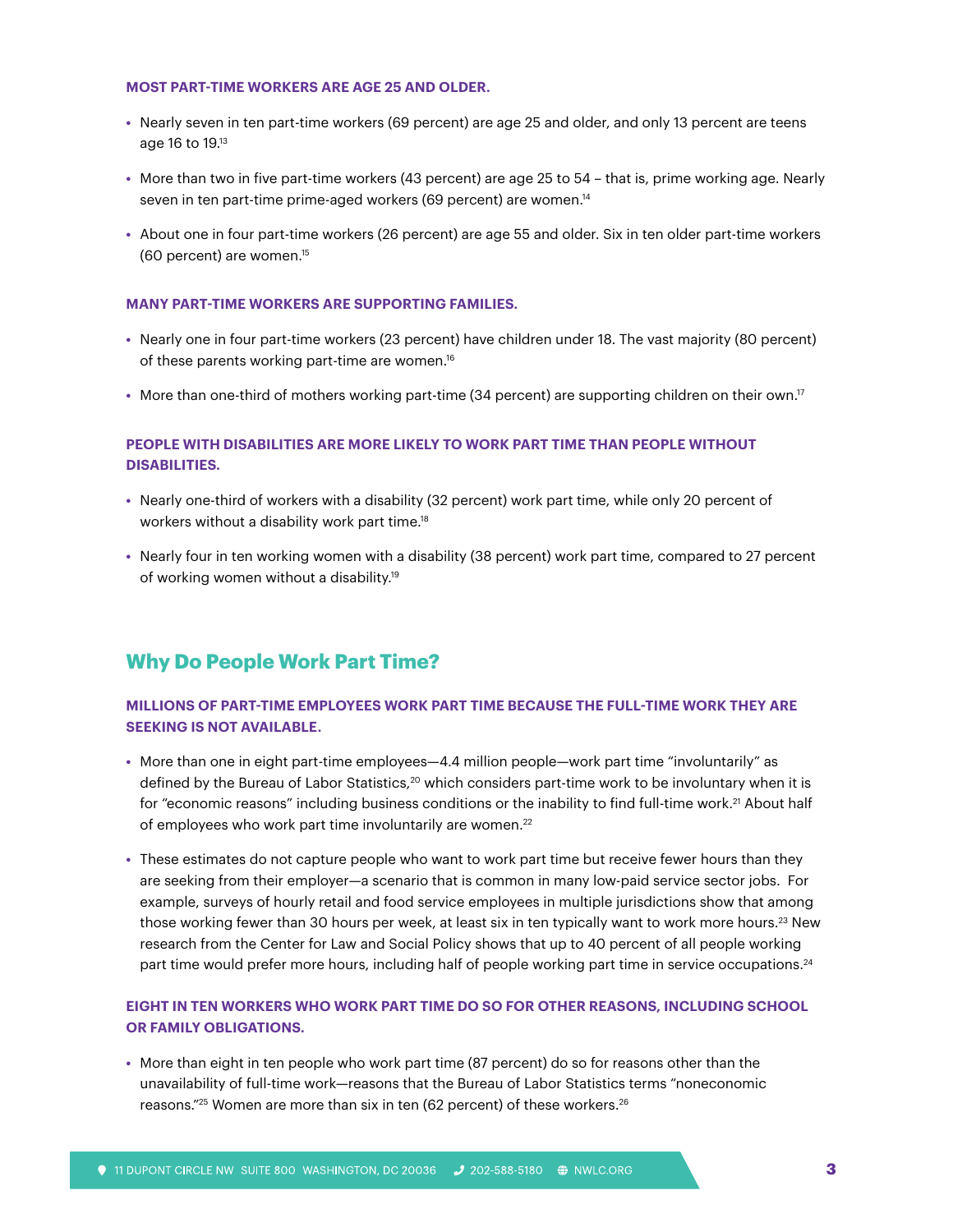- **•** Employees who work part time for noneconomic reasons do not seek full-time work for a variety of reasons—many of which are not truly "voluntary."
	- **•** More than 6.2 million workers who are part time for noneconomic reasons (21 percent) report working part time because of child care problems or other family or personal obligations.<sup>27</sup> Women are seven times more likely than men to cite "child care problems" and over four times more likely than men to cite "other family/personal obligations" as reasons for working part time.<sup>28</sup> While some of these workers prefer to work part time, for others the "choice" of part-time work may be forced by, for example, high child care costs or inflexible and unpredictable work schedules.
	- **•** Nearly 6.2 million part-time workers (21 percent) report working part time because they are in school or training.<sup>29</sup>
	- **•** Over 2.8 million part-time workers (10 percent) report working part time because they are retired, or are subject to Social Security income limits and would lose benefits if they worked more. $^{30}$



**•** Over 1.1 million part-time workers (4 percent) report working part time due to health or medical limitations.

*Source: Megan Dunn, U.S. Bureau of Labor Statistics, [Who Chooses Part-Time Work and Why?](https://www.bls.gov/opub/mlr/2018/article/who-chooses-part-time-work-and-why.htm) (March 2018)*

# **What Are Key Concerns for Part-Time Workers?**

#### **PAY AND ACCESS TO BENEFITS ARE MAJOR CONCERNS FOR THOSE WHO WORK PART TIME.**

**•** Employers often pay part-time employees less per hour than full-time employees in the same occupations. For example, employers pay part-time office and administrative support workers over six dollars per hour less, on average, than their full-time counterparts (\$13.21 per hour for part-time workers, compared to \$19.77 per hour for full-time workers). Similarly, part-time retail and sales workers make less than half what their full-time counterparts make (\$11.19 per hour for part-time workers, compared to \$26.26 per hour for full-time workers).<sup>31</sup> New research from the Economic Policy Institute indicates that, across occupations, part-time workers are paid nearly 20 percent less per hour than their full-time counterparts—and people who say they work part time because they could not find a full-time job face the steepest wage penalty, earning almost 30 percent less than their full-time counterparts.<sup>32</sup>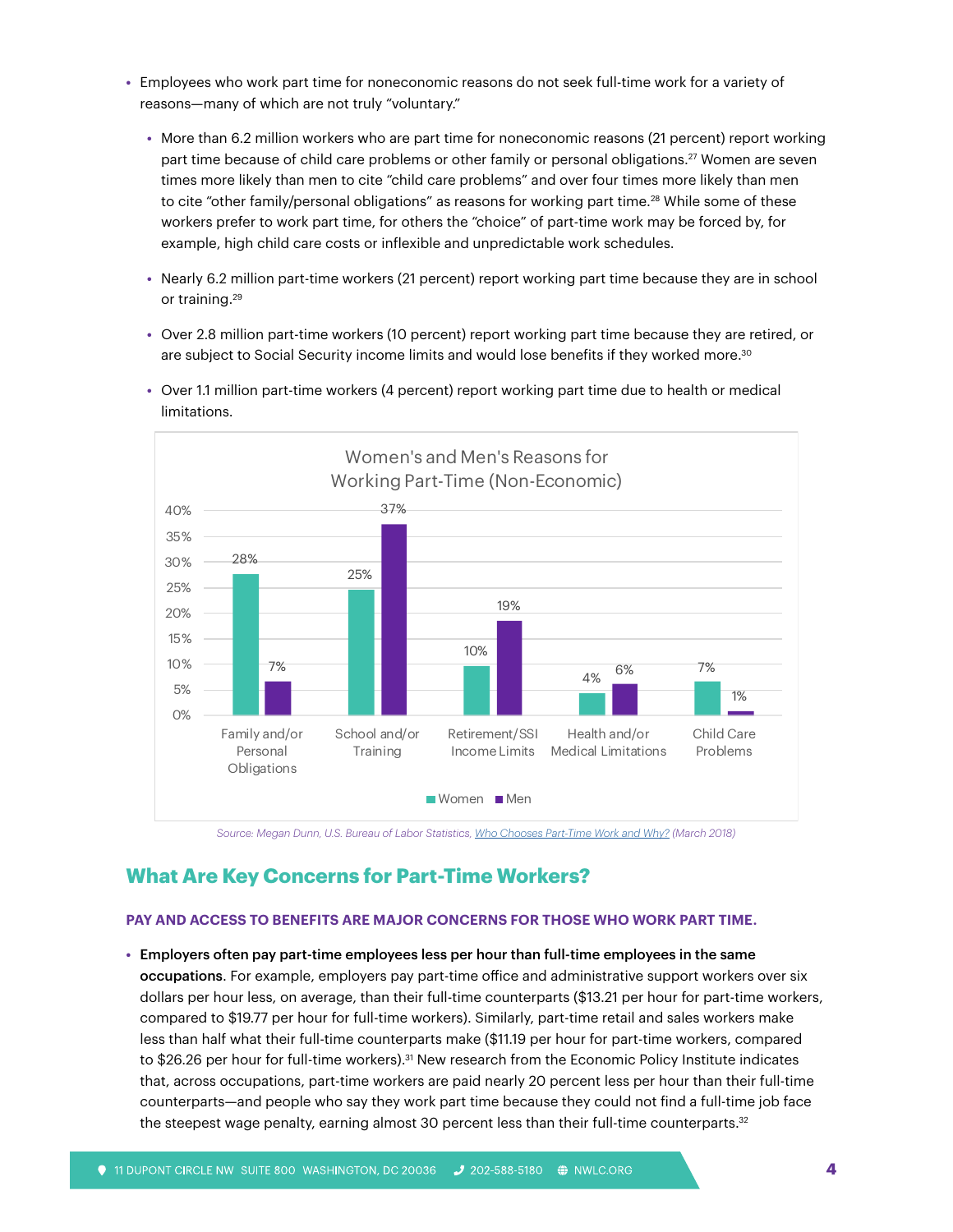- **•** Part-time workers are far less likely to have access to employer-sponsored benefits. Employers provide just 22 percent of part-time workers with access to medical insurance benefits, compared to 87 percent of full-time workers.33 Full-time workers are twice as likely to have access to retirement benefits than part-time workers (80 percent of full-time workers, compared to 40 percent of part-time workers).<sup>34</sup> Fulltime workers are also twice as likely to have access to paid sick days than part-time workers (86 percent of full-time workers compared to 43 percent of part-time workers).<sup>35</sup>
- **•** Women who work full time are more likely to be promoted than those who work part time. A 2014 study of women across their careers found that employers consistently are more likely to promote full-time workers than part-time workers.36
- **•** Part-time workers are more likely to have volatile schedules than full-time workers. Working part time more than doubles the likelihood of having work hours that vary weekly.<sup>37</sup> And employers are more likely to give part-time employees short notice of their work schedules: for example, among early career workers (age 26 to 32), 48 percent of part-time employees receive their schedules one week or less in advance, compared to 35 percent of full-time employees.<sup>38</sup> This kind of precarious scheduling is associated with material hardship, including difficulties securing adequate food and housing, and makes it even more challenging for working parents to arrange child care.<sup>39</sup>
- **•** Part-time workers who lose their jobs face specific barriers to qualifying for unemployment insurance in many states, even if they have sufficient earnings to otherwise qualify for benefits. Jobless workers who are only available for part-time work are ineligible for unemployment insurance in 21 states; another 20 states permit eligibility for workers who are only available for part-time work only if those workers have a history of part-time work.<sup>40</sup>

**3** NWLC calculations based on 2018 ACS using IPUMS, *supra* note 1.

- **8** *See* Econ. Policy Inst., Family Budget Calculator, https://www.epi.org/resources/budget/ (last visited Feb. 11, 2020).
- **9** NWLC calculations based on 2018 ACS using IPUMS, *supra* note 1.
- 10 *Id*. Rates of poverty and near poverty for women working full time are also comparable to rates for the workforce overall: among women working full time, the nearpoverty rate is 16 percent, including 4 percent with incomes below the poverty line. *Id*.

**12** NWLC calculations based on 2018 ACS using IPUMS, *supra* note 1.

**13** *Id*.

- **14** *Id*.
- **15** *Id*.

**<sup>1</sup>** NWLC calculations based on American Community Survey (ACS) 2018 using Steven Ruggles et al, Integrated Public Use Microdata Series (IPUMS) USA: Version 9.0 [dataset] (Minneapolis, University of Minnesota, 2019). Figures are for 2018. The U.S. Bureau of Labor Statistics (BLS) defines part-time work as less than 35 hours per week. *See* BLS, Handbook of Methods: Current Population Survey, at 4-5, https://www.bls.gov/opub/hom/cps/pdf/cps.pdf. This brief offers a profile of workers who usually work less than 35 hours per week, unless is it discussing the distinction between involuntary and voluntary part-time workers. Data on both involuntary and voluntary part-time workers include workers who usually work full time but worked part time during the week the survey was conducted. *See infra* notes 20 and 22.

**<sup>2</sup>** NWLC calculations based on ACS 2018 using IPUMS, *supra* note 1. In the ACS, respondents self-identify their sex as either male or female. For more information, see the ACS 2018 questionnaire: https://www2.census.gov/programs-surveys/acs/methodology/questionnaires/2018/quest18.pdf.

**<sup>4</sup>** *Id*. Respondents self-identified their race in the 2018 ACS. "Women of color" includes women who self-identified their race in the ACS as something other than white, non-Hispanic.

**<sup>5</sup>** 33 percent of part-time workers hold low-paid jobs, compared to 9 percent of full-time workers. *Id*. Low-paid jobs can be defined in a variety of ways. Here they are defined as the 40 occupations with the lowest median hourly wages according to BLS, May 2018 National Occupational Employment & Wage Estimates, https://www.bls. gov/oes/current/oes\_nat.htm (last visited Feb. 18, 2020). Median wages in these jobs are all below \$12 per hour.

**<sup>6</sup>** NWLC calculations based on 2018 ACS using IPUMS, *supra* note 1. Among full-time workers, 3.5 percent have incomes below the poverty level. *Id*.

**<sup>7</sup>** U.S. Census Bureau, Poverty Thresholds for 2018, https://www.census.gov/data/tables/time-series/demo/income-poverty/historical-poverty-thresholds.html (last visited Feb. 11, 2020).

**<sup>11</sup>** *Id*. Among women working full time, about one-quarter of Black women (26 percent), Native American women (27 percent), and Latinas (27 percent) have incomes below twice the poverty level. About one-tenth of AAPI women (11 percent) and white, non-Hispanic women (12 percent) working fulltime have incomes below twice the poverty level. *Id*. Respondents self-identified their race in the 2018 ACS. Black women self-identified as Black or African American, Native women self-identified as American Indian or Alaskan Native, and AAPI women self-identified as Asian American or Other Pacific Islander. Latinas are those who self-identified as being of Hispanic, Latino, or Spanish origin, and may be of any race. White, non-Hispanic women self-identified as white but indicated that they are not of Hispanic, Latino, or Spanish origin. For more information, see the ACS 2018 questionnaire: https://www2.census.gov/programs-surveys/acs/methodology/questionnaires/2018/quest18.pdf.

**<sup>16</sup>** *Id*. Parents have at least one related child under 18 in the home.